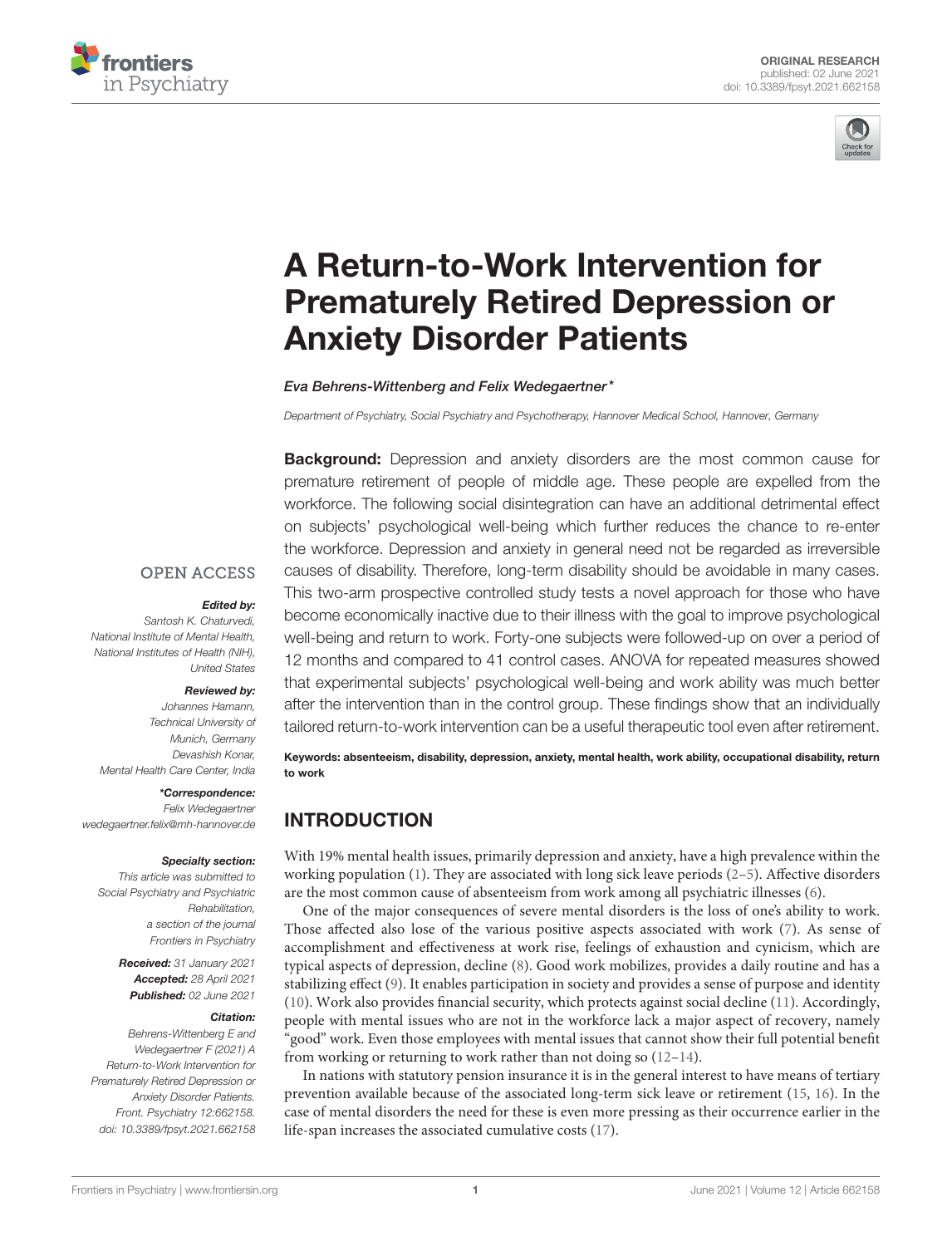Unsurprisingly, there is a plethora of interventions available. Those for people with mental illness are heterogeneous and difficult to compare (18). Work-directed interventions aim to reduce the negative impact of the psychological disorder on the ability to work. Clinical interventions include pharmacological treatment, psychotherapy, or a combination of both and target the symptoms of the psychological disorder which, in turn, may improve work ability. Rehabilitation by specialized care givers aims at cognitive restructuring.

After disability retirement all rehabilitation efforts typically end. From a nosological and economical viewpoint this seems to be wrong. If only a small percentage of those who have retired returned to the work force, the costs of the intervention would be outweighed by the savings in pension payments quite quickly. Consequently, the authors designed an intervention to take place after premature retirement. The intervention is described in detail below. In short, it targets those suffering from depression or anxiety and who ended in long-term occupational disability after unsuccessful completion of rehabilitation interventions. It focuses on the individual fit between personal resources, appropriate treatment and workrelated factors with the goal of mental health improvement and voluntary vocational reintegration to foster social participation as a major factor of recovery. The intervention was evaluated with regard to mental health, work ability and return to work.

# METHODS

### Design

Subjects of the experimental and control group were gathered from a pool of German-speaking life insurance clients regardless of their place of residence that received disability benefits due to an affective and/or neurotic disorder at any time between January 2012 and December 2019. All patients that contacted their insurance after January 1st 2016 and fulfilled inclusion criteria and had no exclusion criteria were offered the intervention. An equal number of controls were gathered from cases that had contacted their insurance before that date and followed parallel to the experimental cases. Cases were included until December 2019. Sample sizes at T0 for both groups counted  $N = 41$ . The flow chart (**Figure 1**) illustrates the sampling procedure.

After obtaining informed consent, subjects in the intervention and control group were observed for 12 months, while the intervention itself was done by a team of trained professionals. Data was collected using self-report questionnaires at the start of the observation (T0) after 6 months (T1) and after 12 months (T2). Included were all cases that had occupational disability due to an affective (ICD-10: F30-F39) and/or neurotic disorder (ICD-10: F40-F48). Inclusion criteria were selected as these mental illnesses are generally well-treatable and need not be regarded as irreversible causes of disability. Exclusion criteria were comorbid substance use disorders (ICD-10: F10-F19) and/or schizophrenic disorders (ICD-10: F20-F29). The morbidity was extracted from the subjects' doctor's notes, which were available.

# Procedure

The experimental group received the intervention which is described in detail below. The control group received no intervention and was observed. Subjects received 10 Euros with every questionnaire. Response rate was high in both groups and ranged from 93 to 98% for T1 and T2.

## Intervention

The intervention was conceptualized by the authors, payed for by the client's private life insurance and implemented by rehabilitation services (RS). The RS acted independently of the interests of any insurance company, employers or therapists. The resources necessary for the intervention were not provided by the subject's statutory health or pension insurance.

A psychologist and several case managers of the RS worked within the study and supported the subjects mainly via telephone and online. At least one home visit was provided to each subject. The intervention focused on the coordination and implementation of subjects' health care network, supportive coaching and return to work.

## Intervention Program

The main target of the intervention was an improved match between the subjects' abilities and requirements in daily tasks, treatment expectations, and reality. For this purpose a detailed assessment was conducted after which the subjects were supported by the RS' case manager and psychologist over a 1-year period, depending on task at hand and individual need. For every subject 80 h of intervention were available. The intervention was semi-standardized in so far as return-to-work was the main goal, but the single steps of the intervention were always oriented at the individual case. See **Table 1** for an overview of the methods at hand.

Step 1: To work on one's own vocational reintegration requires a certain level of mental stability. Basis for that is reception of adequate mental health care. Therefore, the quality of a subjects' care was evaluated. If necessary, the RS case manager supported to implement an adequate health care by, for example, researching information about purveyors in the vicinity or by contacting health care professionals on the subjects' behalf and making appointments or by helping with bureaucratic matters. If needed, the RS psychologist bridged the waiting period until treatment with coaching. The following steps varied dependent on subjects' mental stability and personal priorities.

Step 2a: If a place of work was still available, intervention was oriented toward reintegration at the same employer. A workplace analysis was made to uncover obstacles for return to work which were then discussed with both the employer and the subject. If possible, reintegration was implemented in cooperation with the occupational reintegration management.

Step 2b: If no place of work was available, lateral thinking was used to create new occupational perspectives with the subject. The RS case manager helped to find possible new jobs in line with the specific talents of the subject, supported to prepare or update application documents and offered job interview trainings.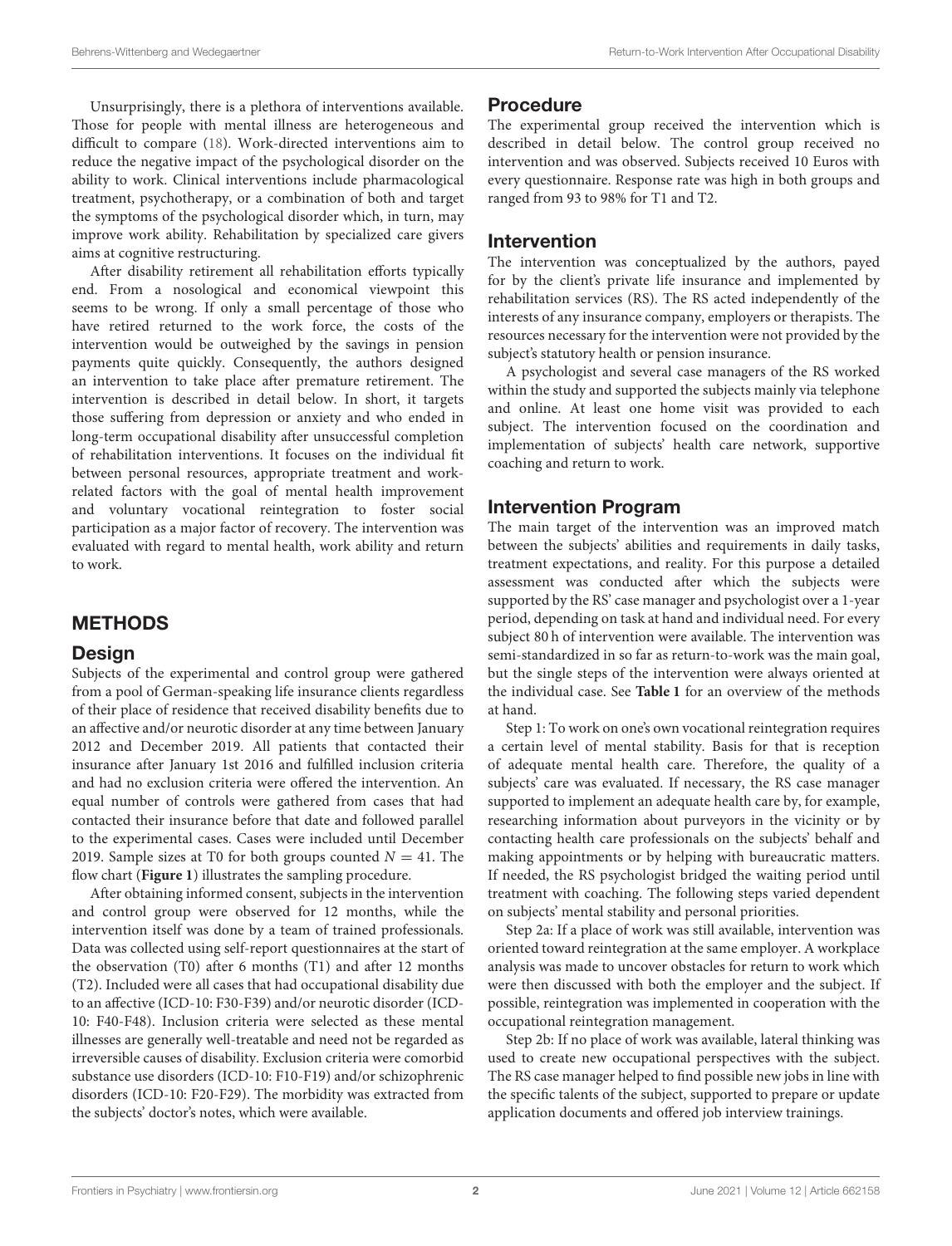

TABLE 1 | Steps of the intervention program of the rehabilitation services.

| <b>Step</b>    | <b>Focus</b>                | <b>Actions</b><br>• Needs assessment<br>• Preparation of information on treatment options<br>• Investigation of discipline-specific and<br>local<br>treatment units (psychiatrists, psychotherapist,<br>ergotherapy, etc.) as well as first contact, if desired<br>• Arrangement of information talks with clinics or<br>rehabilitation facilities and support during these<br>appointments, if desired<br>• Assistance in applications (e.g., for employment<br>participation benefits)<br>• Online coaching to bridge the waiting period<br>until treatment |  |  |  |  |
|----------------|-----------------------------|---------------------------------------------------------------------------------------------------------------------------------------------------------------------------------------------------------------------------------------------------------------------------------------------------------------------------------------------------------------------------------------------------------------------------------------------------------------------------------------------------------------------------------------------------------------|--|--|--|--|
| 1              | Health care<br>network      |                                                                                                                                                                                                                                                                                                                                                                                                                                                                                                                                                               |  |  |  |  |
| 2a             | Vocational<br>reintegration | • Workplace analysis<br>• Analysis of personal strengths and weaknesses<br>• Implementation of progressive reintegration                                                                                                                                                                                                                                                                                                                                                                                                                                      |  |  |  |  |
| 2 <sub>b</sub> | Vocational<br>reorientation | • Analysis of personal strengths and weaknesses<br>• Lateral thinking in the professional context<br>• Prepare or update application documents<br>• Acquisition of internships, vocational training and<br>development and jobs<br>• Preparation for job interviews                                                                                                                                                                                                                                                                                           |  |  |  |  |
| 3              | Support                     | • Supporting the vocational reintegration<br>• Exchange with health professionals<br>• Connection to further social service providers<br>• Contact person for questions concerning social<br>and labor law<br>• Support during appointments with the employer                                                                                                                                                                                                                                                                                                 |  |  |  |  |

Step 3: The vocational reintegration or the start of a new job, if applicable, were accompanied by the RS until the end of the intervention. The RS case manager served as contact person for personal concerns and for matters concerning social and labor law. If needed, the RS psychologist supported with online coaching and mediation.

## Variables

Methods used by the RS were tallied and categorized.

Psychometrics of the subjects were measured using the following instruments:

- **Beck Depression Inventory** (BDI-II) (19).
- **Brief Symptom Inventory** (BSI) (20): The Global Severity Index (BSI-GSI) was used for further analysis. Additionally, the subscales Somatization (BSI-Soma), Depression (BSI-Depr) and Anxiety (BSI-Anx) were examined.
- **World Health Organization Quality of Life** (WHOQOL) (21). Psychological quality of life (QOL-psych) was measured using only the corresponding domain scores. General quality of life (QOL-general) was assessed with the first two questionnaire items: "How would you rate your quality of life? How satisfied are you with your health?"
- Work ability was measured using the German version (22) of the **Work Ability Index** [WAI; (23)]. The WAI is the most established measure of work ability (24) and also abbreviated versions have been shown to be reliable and highly correlated to the overall scale score (25). The selected item operationalized subjects' subjective work ability with the following question: "Assume that your work ability at its best has a value of 10 points. How many points would you give your current work ability?" Response format was a 10-point Likert scale ranging from  $0 =$  completely unable to work to  $10 =$  very good work ability.
- As an indicator for **return to work** (RTW) the following WAI item was examined: "How many whole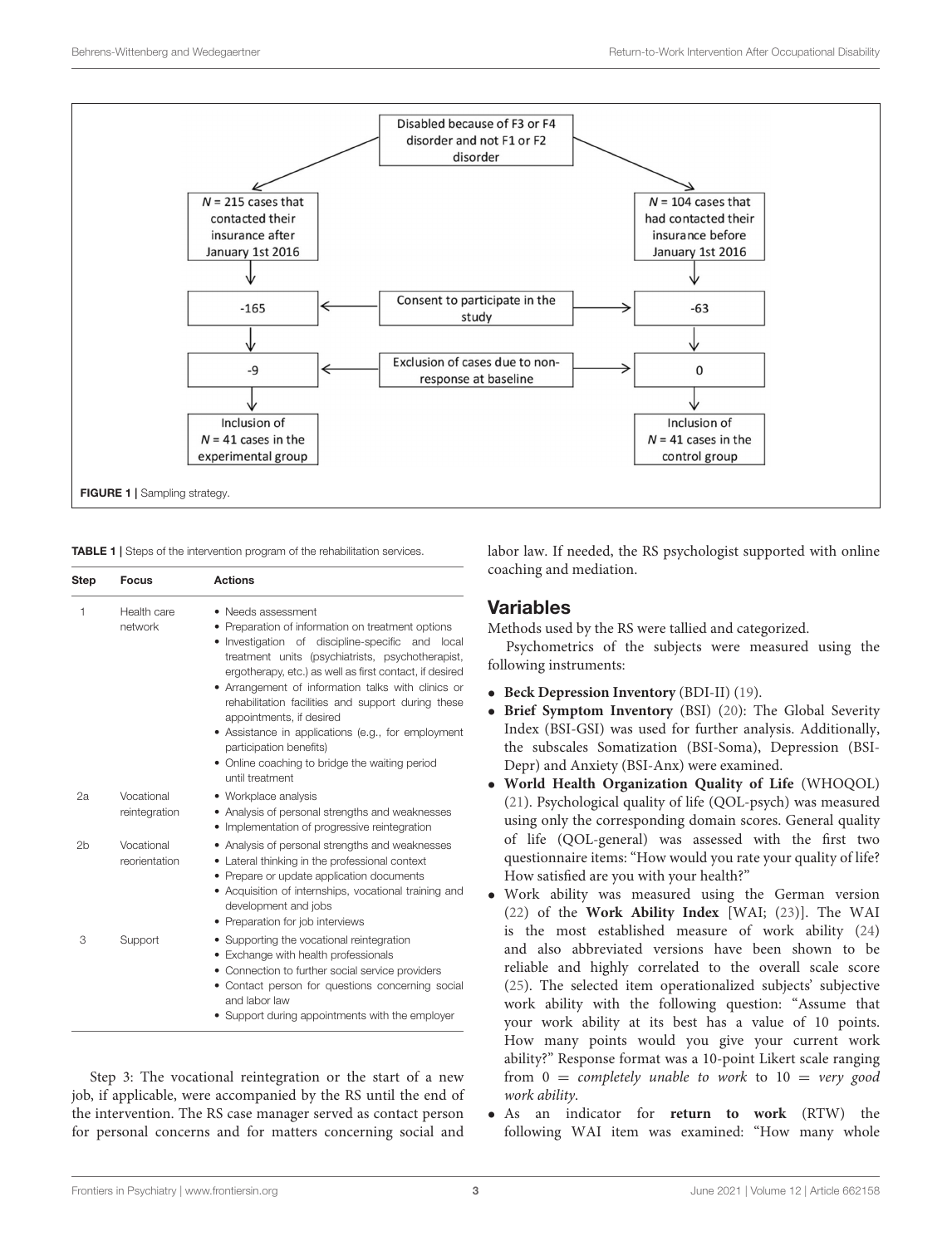days have you been off work because of a health problem (disease or health care or for examination) during the past year (12 months)?" Responses format was a five-point Likert scale with  $1 = none$  at all,  $2 = at$  the most 9 days,  $3 = 10-24$  days,  $4 = 25-99$  days and  $5 = 100 - 365$  days.

#### Statistical Analyses

Statistical advisory and verification of statistical procedures were conducted by the Institute for Biometrics of the Hannover Medical School. Data was analyzed using SPSS $^{\circledR}$  25 (IBM Corporation, Armonk NY, USA) for Windows®. Single missing scale values were considered to be missing at random and dealt with according to the respective handbook's guidelines. The experimental variables were evaluated according to the scales handbooks.

To assess changes over time and between and within the intervention and control group a series of ANOVAs for repeated measures was performed with the factors time (T0, T1, and T2) and group (intervention and control). Bonferroni adjustment for multiple comparisons was employed. The assumption of sphericity was not met for few ANOVAs and, in these cases, the Greenhouse Geisser statistics were reported. Effect sizes (ES) for the ANOVAs were reported as partial eta squared  $(\eta_p^2)$  with  $\eta_p^2$  < 0.059 indicating small (S), 0.06 <  $\eta_p^2$  < 0.14 indicating medium (M), and  $\eta_p^2 > 0.141$  indicating large (L) effect sizes. The effect sizes within groups and across measurement points were reported as Cohen's d with  $0 < d < 0.19$  indicating trivial (T),  $0.20 < d < 0.49$  indicating small (S),  $0.50 < d < 0.79$  indicating medium (M), and  $d > 0.80$  indicating large (L) effect sizes.

#### Ethics Committee Approval

The study was approved by the Ethics Committee of the Hannover Medical School (approval number: 3679-2017).

# RESULTS

The sociodemographic information of the intervention and control group is displayed in **Table 2**. **Table 3** lists the inference statistics. **Table 4** shows the descriptive statistics of the experimental variables and **Table 5** shows the mean comparison across measurement points within the experimental and control group.

#### Sample Characteristics

The distributions of age and marital and education status approximately correspond to the distribution of compulsorily insured employees in Germany (26). In both groups there was an unequal gender distribution toward a female majority which is comparable to the German and EU wide trend that women have a higher incidence to suffer from depression and anxiety than men (27). In both groups all of the subjects indicated to own the German citizenship, except for the missing values. All cases had a similar amount of sick days from the subjective onset of psychiatric problems up to initial sick note. There were no significant differences between the two groups on all above-mentioned variables ( $\alpha \leq 0.05$ ).

TABLE 2 | Sociodemographic information, separately for participants in the experimental and control group.

|                                                                                       | Groups  |           |                               |
|---------------------------------------------------------------------------------------|---------|-----------|-------------------------------|
|                                                                                       | Exp     | Control   | <b>Statistics</b>             |
| N                                                                                     | 41      | 41        |                               |
| Age range in years                                                                    | 24-57   | $29 - 52$ |                               |
| Age range in years M (SD)                                                             | 39(8)   | 42 (7)    | $t_{(77)} = -1.72, p = 0.089$ |
| Gender (female/male)                                                                  | 29/10   | 25/15     | $X^2(1) = 1.28, p = 0.257$    |
| <b>Educational level</b><br>$(10 \text{ years}/12 + \text{years})$                    | 25/14   | 24/15     | $X^2(1) = 0.05, p = 0.815$    |
| Civil status<br>(single/partnership/divorced)                                         | 12/25/2 | 9/24/6    | $X^2(2) = 2.45, p = 0.294$    |
| Sick days from onset of<br>psychiatric problems to initial<br>sick certificate (days) | 1148    | 1013      | $t_{(34)} = 0.276, p = 0.758$ |
| Citizenship (German/other)                                                            | 39/0    | 39/0      |                               |

*M, mean; SD, standard deviation. N does not necessarily add up to 41 due to missing values.*

TABLE 3 | Inferential statistics of the experimental variables with the factor time (T0, T1, and T2).

|                 | <b>Factor: Time</b>       |                          |                                   |                          |  |  |
|-----------------|---------------------------|--------------------------|-----------------------------------|--------------------------|--|--|
|                 | Exp                       |                          | Control                           |                          |  |  |
|                 | F(df)                     | $\eta_{\rm p}^2$         | F(df)                             | $\eta_{\rm p}^2$         |  |  |
| <b>BDI-II</b>   | $F_{(2.58)} = 6.077*$     | $0.173$ [L]              | $F_{(2,72)} = 3.275*$             | $0.083$ [M]              |  |  |
| QOL-psych       | $F_{(2,56)} = 8.016*^{G}$ | $0.223$ <sup>G</sup> [L] | $F_{(2,66)} = 3.467*$             | $0.095$ [M]              |  |  |
| QOL-general     | $F_{(2,58)} = 6.187*$     | $0.176$ [L]              | $F_{(2,70)} = 2.770$ <sup>G</sup> | $0.073G$ [M]             |  |  |
| <b>BSI-GSI</b>  | $F_{(2,58)} = 15.263***$  | $0.345$ [L]              | $F_{(2,72)} = 6.315*$             | $0.149$ [L]              |  |  |
| <b>BSI-Soma</b> | $F_{(2.58)} = 9.390***$   | $0.245$ [L]              | $F_{(2,70)} = 3.102$              | $0.081$ [M]              |  |  |
| <b>BSI-Depr</b> | $F_{(2,58)} = 12.997***$  | $0.309$ [L]              | $F_{(2,72)} = 3.337*$             | $0.085$ [M]              |  |  |
| <b>BSI-Anx</b>  | $F_{(2,58)} = 9.600***$   | $0.249$ [L]              | $F_{(2,70)} = 4.575*$             | $0.116$ [M]              |  |  |
| <b>WAI</b>      | $F_{(2,54)} = 9.703***$   | $0.264$ [L]              | $F_{(2,68)} = 0.589$              | $0.017$ [S]              |  |  |
| <b>RTW</b>      | $F_{(2.54)} = 13.687***$  | $0.336$ [L]              | $F_{(2,60)} = 1.615$ <sup>G</sup> | $0.051$ <sup>G</sup> [S] |  |  |

*S, small effect size; M, medium effect size; L, large effect size.* \**p* < *0.05,* \*\*\**p* < *0.001; <sup>G</sup>Greenhouse-Geisser corrected statistics.*

The allocated 80 h of the intervention were roughly divided equally into occupational and psychological methods. With 43% a large part of the intervention concerned psychological matters such as stress management, social competence and job application trainings, psychoeducation, coaching and problem analyses. The case manager spent approximately 5% on initial assessment, 4% on the implementation of an adequate health care network, 12% on home visits and 5% on career services. Seventeen percent were spent on rehabilitation management. The remaining hours of the intervention were spent on conversations with the subjects, clinicians, social service providers and others (7%) bureaucratic matters, preparation and follow-up (8%).

### Depressive Symptoms: BDI-II

BDI-II mean scores decreased over time, but more so in the experimental group (large ES) compared to the control group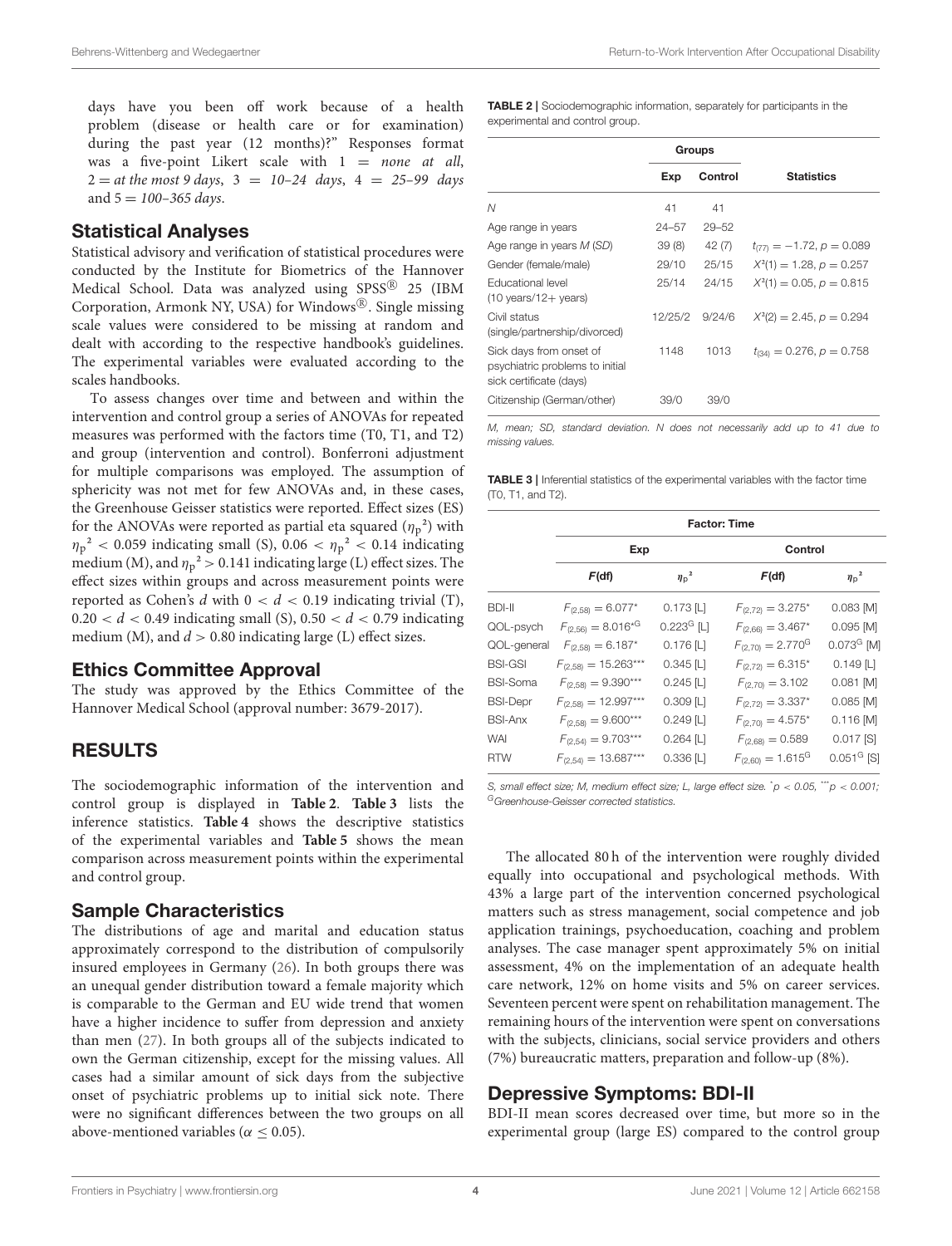|  |  |  |  |  |  | <b>TABLE 4</b>   Descriptive statistics, separately for assessment time (T0, T1, and T2) and group (intervention vs. control). |
|--|--|--|--|--|--|--------------------------------------------------------------------------------------------------------------------------------|
|--|--|--|--|--|--|--------------------------------------------------------------------------------------------------------------------------------|

|                 | T0                   |                     | T1                   |                     | T2                   |                     |
|-----------------|----------------------|---------------------|----------------------|---------------------|----------------------|---------------------|
|                 | Exp<br>$M$ (SD), $N$ | Control<br>M(SD), N | Exp<br>$M(SD)$ , $N$ | Control<br>M(SD), N | Exp<br>$M(SD)$ , $N$ | Control<br>M(SD), N |
| BDI-II          | 25 (12), 39          | 28 (15), 41         | 20 (11), 36          | 25(15), 39          | 19 (13), 30          | 27 (16), 37         |
| QOL-psych       | 39 (16), 37          | 36 (23), 41         | 46 (19), 34          | 40 (25), 38         | 51 (24), 30          | 44 (25), 35         |
| QOL-general     | 28 (14), 39          | 32(17), 41          | $35(15)$ , $36$      | 33 (19), 39         | 40 (17), 30          | 39 (20), 36         |
| <b>BSI-GSI</b>  | 1.5(0.8), 39         | 1.8(1.0), 41        | 1.1(0.7), 36         | 1.4(0.9), 39        | $1.1$ (0.8), 30      | 1.6(1.1), 37        |
| <b>BSI-Soma</b> | 1.2 (0.9), 39        | 1.4(1.1), 40        | $0.9(0.6)$ , 36      | 1.1(1.0), 39        | 0.8(0.7), 30         | 1.4(1.2), 37        |
| <b>BSI-Depr</b> | 1.7(1.0), 39         | 2.0(1.2), 41        | 1.2(0.8), 36         | 1.7(1.3), 39        | 1.2(1.0), 30         | 1.9(1.3), 37        |
| <b>BSI-Anx</b>  | 1.5(1.0), 39         | 1.6(1.1), 41        | 1.1(1.0), 36         | 1.2(1.1), 39        | $1.0(0.9)$ , 30      | 1.5(1.1), 36        |
| <b>WAI</b>      | 2.4(2.4), 37         | 3.9(3.1), 41        | 4.0(2.9), 36         | 3.8(3.2), 39        | 5.0(3.2), 29         | 4.2(3.0), 35        |
| <b>RTW</b>      | 5.0(1.0), 38         | 3.6(1.4), 37        | 3.6(1.7), 32         | 3.3(1.5), 35        | 3.4(1.6), 29         | 3.2(1.5), 34        |

*M, mean; SD, standard deviation.*

TABLE 5 | Effect sizes for mean comparisons across measurement points within the experimental and control group.

|                 | <b>Baseline to T1</b> |                      |                  | <b>Baseline to T2</b> | T1 to T2         |                      |
|-----------------|-----------------------|----------------------|------------------|-----------------------|------------------|----------------------|
|                 | Exp<br>Cohen's d      | Control<br>Cohen's d | Exp<br>Cohen's d | Control<br>Cohen's d  | Exp<br>Cohen's d | Control<br>Cohen's d |
| BDI-II          | $0.434$ [S]           | $0.200$ [S]          | $0.482$ [S]      | $0.065$ $\Pi$         | $0.084$ $\Pi$    | $-0.129$ $\Pi$       |
| QOL-psych       | $-0.400$ [S]          | $-0.167$ $\Pi$       | $-0.601$ [M]     | $-0.334$ [S]          | $-0.233$ [S]     | $-0.160$ $\Pi$       |
| QOL-general     | $-0.483$ [S]          | $-0.056$ $\Pi$       | $-0.781$ [M]     | $-0.379$ [S]          | $-0.314$ [S]     | $-0.308$ [S]         |
| <b>BSI-GSI</b>  | $0.531$ [M]           | $0.420$ [S]          | $0.500$ [M]      | $0.191$ $\Pi$         | $0.000$ $\Pi$    | $-0.200$ [S]         |
| <b>BSI-Soma</b> | $0.389$ [S]           | $0.285$ [S]          | $0.488$ [S]      | $0.000$ $\Pi$         | $0.155$ $\Pi$    | $-0.272$ [S]         |
| <b>BSI-Depr</b> | $0.454$ [S]           | 0.240 [S]            | $0.500$ [M]      | $0.080$ $\Pi$         | $0.000$ $\Pi$    | $-0.154$ $\Pi$       |
| <b>BSI-Anx</b>  | $0.400$ [S]           | $0.364$ [S]          | $0.522$ [M]      | $0.091$ $\Pi$         | $0.105$ $\Pi$    | $-0.273$ [S]         |
| <b>WAI</b>      | $-0.602$ [M]          | $0.032$ $\Pi$        | $-0.936$ [L]     | $-0.098$ $\Pi$        | $-0.329$ [S]     | $-0.129$ $\Pi$       |
| <b>RTW</b>      | $1.026$ [L]           | $0.207$ [S]          | $1.237$ [L]      | $0.276$ [S]           | $0.121$ $\Pi$    | $0.067$ $\Pi$        |

*S, small effect size; M, medium effect size; L, large effect size.*

(medium ES). Within the experimental group, the symptoms of depression decreased from baseline to T1 (small ES) and from baseline to T2 (small ES); from T1 to T2, the symptoms of depression remained stably low (trivial ES). Within the control group, depressive symptoms decreased from baseline to T1 (small ES) but increased again from T1 to T2 (trivial ES); from T1 to T2, the symptoms of depression remained about the same (trivial ES). Between-group differences were significant at T2  $[F(1,65) =$ 5.166,  $p = 0.026$ ,  $\eta_p^2 = 0.074$ . **Figure 2** displays the changes in BDI-II scores.

### Psychological Quality of Life

Psychological QOL increased over time, but more so in the experimental group (large ES) compared to the control group (medium ES, see **Figure 3**). Within the experimental group, psychological quality of life increased from baseline to T1 (small ES) from baseline to T2 (medium ES) and from T1 to T2 (small ES). Within the control group psychological quality of life also increased but to a lesser extend from baseline to T1 (trivial ES), from baseline to T2 (small ES), and from T1 to T2 (trivial ES).

Between-group differences were significant at T2  $[F(1,65) = 6.178,$  $p = 0.016$ ,  $\eta_p^2 = 0.087$ .

# General Quality of Life

General QOL increased over time, but more so in the experimental group (large ES) compared to the control group (medium ES, see **Figure 4**). Within the experimental group, general quality of life increased from baseline to T1 (small ES), from baseline to T2 (medium ES) and from T1 to T2 (small ES). Within the control group general quality of life stayed rather constant from baseline to T1 (trivial ES), and increased from baseline to T2 and from T1 to T2 (small ES). Between-group differences were significant at T2  $[F(1,65)] = 5.166$ ,  $p = 0.026$ ,  $\eta_p^2 = 0.074$ .

### Psychological Strain

Overall psychological strain, as measured by the BSI-GSI, decreased over time, and more so in the experimental group compared to the control group, though both effect sizes were classified as large. Within the experimental group, BSI-GSI scores decreased from baseline to T1 and from baseline to T2 (medium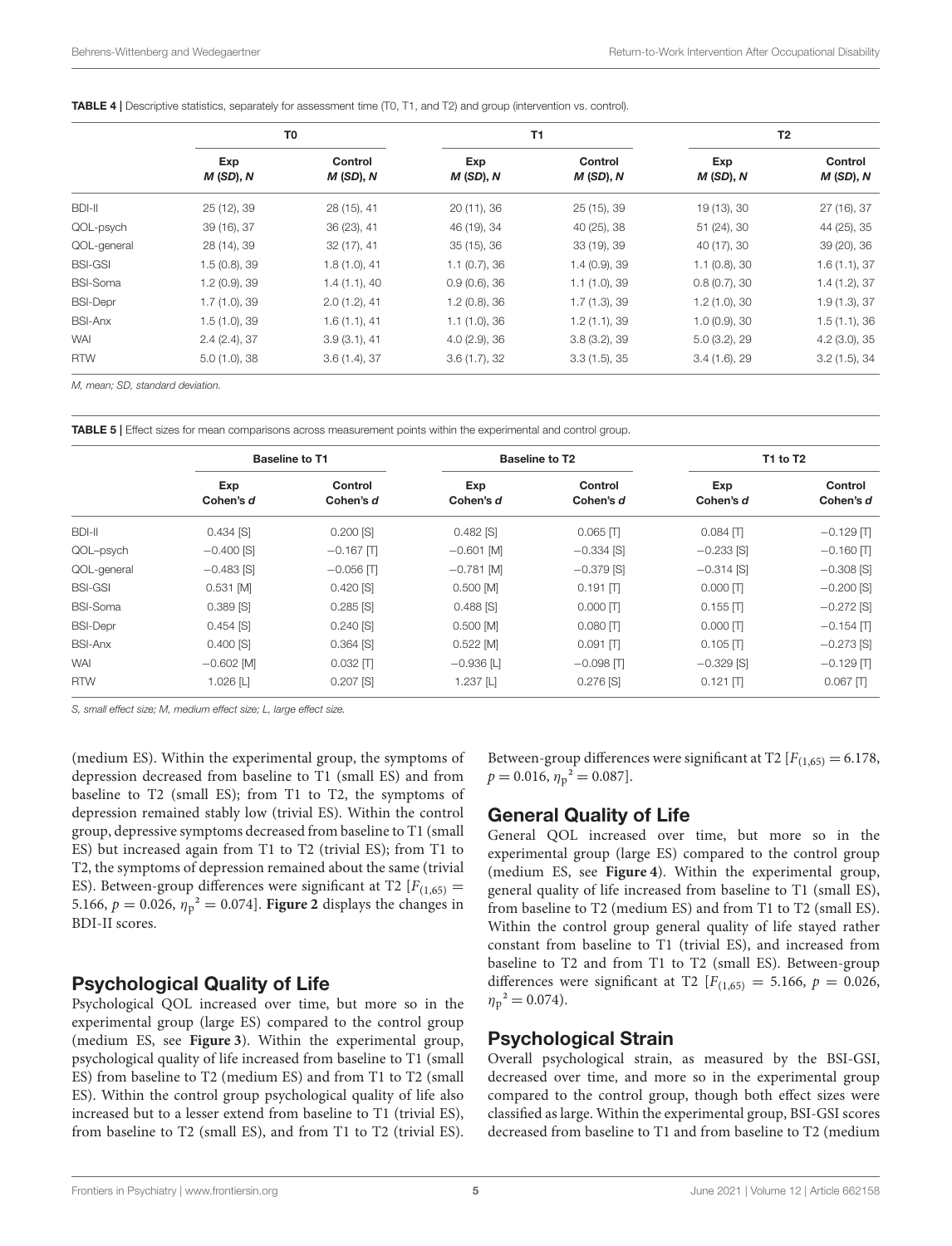





ES); from T1 to T2 they remained fairly constant (trivial ES). Within the control group general psychological strain decreased from baseline to T1 but increased again from T1 to T2 (small ES). Hence, the effect from T0 to T2 was trivial. Between-group differences were significant at T2 [ $F_{(1,65)} = 6.178$ ,  $p = 0.016$ ,  $\eta_p^2$ = 0.087]. **Figure 5** displays the changes in BSI-GSI scores.





Regarding the BSI subscales the pattern of changes of the experimental and control group across measurement points were comparable between the subscales for Somatization, Depression and Anxiety: Values decreased, but more so for the experimental group (large ES) compared to the control group (medium ES). Within the experimental group scores decreased from baseline to T1 (small ES) and from baseline to T2 (medium ES for BSI-Depr and BSI-Anx and nearly medium ES for BSI-Soma); scores remained stably low from T1 to T2 (trivial ES). Within the control group scores decreased from baseline to T1 (small ES) but increased again from T1 to T2 (small ES for BSI-Anx and BSI-Soma and trivial ES for BSI-Depr). Hence, the effect sizes from T0 to T2 were trivial. Between-group differences were significant for BSI-Soma at T2 [ $F_{(1,64)} = 5.791$ ,  $p = 0.019$ ,  $\eta_p^2 = 0.083$ ] and for BSI-Depr at T1 and T2  $[F(1,65) = 4.355, p = 0.041, \eta_p^2 = 0.063]$ and  $F_{(1,65)} = 5.471$ ,  $p = 0.022$ ,  $\eta_p^2 = 0.078$ , respectively].

### Work Ability

Work ability increased over time, but more so in the experimental group (large ES) compared to the control group (small ES, see **Figure 6**). Within the experimental group, work ability increased from baseline to T1 (medium ES), from baseline to T2 (large ES), and from T1 to T2 (small ES). Within the control group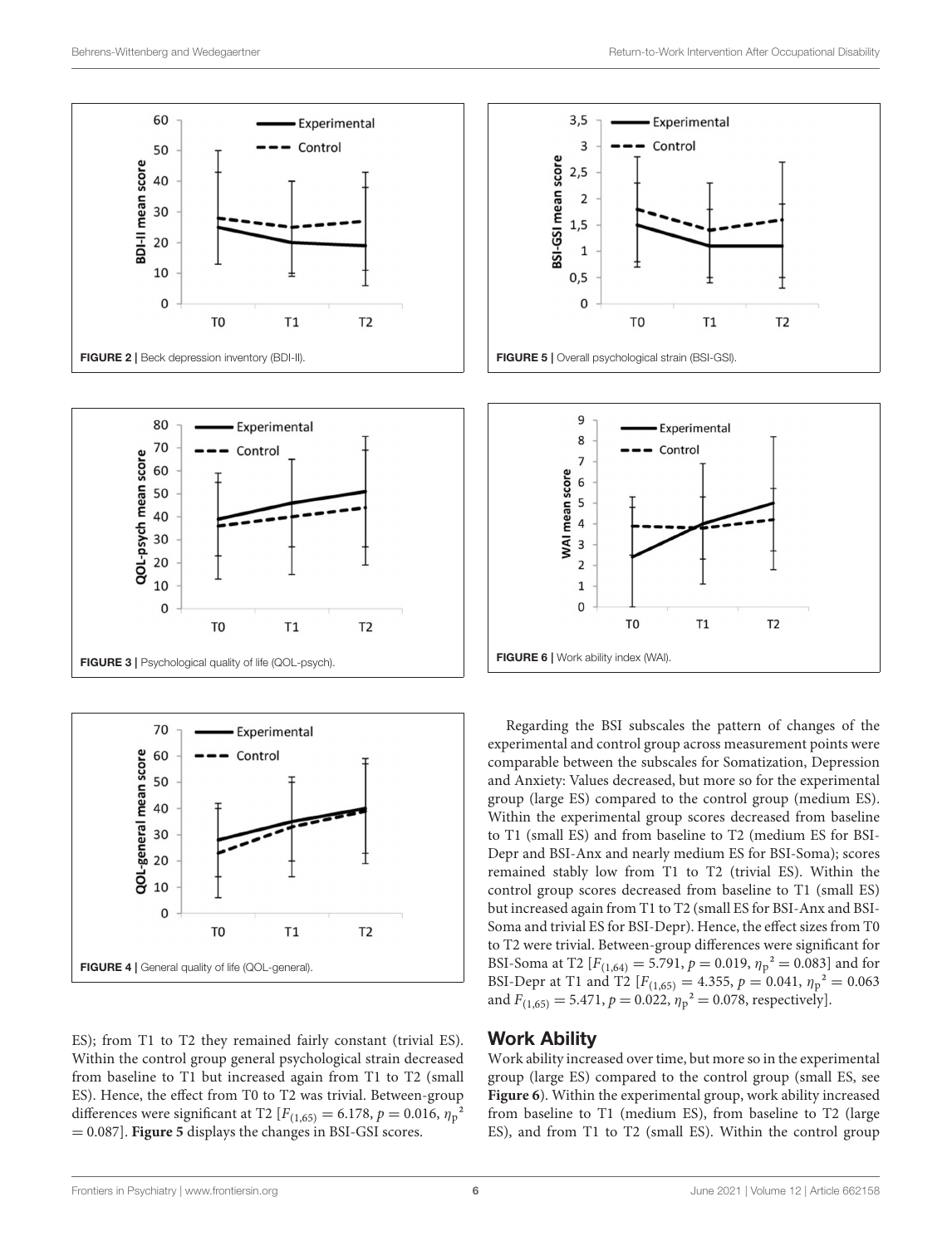work ability remained fairly stable from baseline to T1 (trivial ES) and increased slightly from T1 to T2 (trivial ES). The difference between baseline and T2 was also trivial. Betweengroup differences were significant at T0  $[F(1,61)] = 4.454$ ,  $p =$ 0.039,  $\eta_p^2 = 0.068$ .

## Return to Work

RTW was measured by the number of days absent from work throughout the past year. Absentee days decreased in both groups, but more so in the experimental group (large ES) compared to the control group (small ES). In the experimental group, absenteeism decreased from baseline to T1 (large ES) and from baseline to T2 (large ES); from T1 to T2 it remained rather constant (trivial ES). In the control group absenteeism stayed rather unchanged from T0 to T1 (small ES), from T0 to T2 (small ES) as well as from T1 to T2 (trivial ES). Betweengroup differences were significant at T0  $[F(1,57) = 31.212,$  $p = 0.000, \eta_p^2 = 0.354$ .

# **DISCUSSION**

Even though various interventions exist for patients in danger of permanent disability due to mental illness, almost no target those in which this risk has materialized. In the present study this specific group was addressed and received a novel intervention. The intervention was tailored towards individual needs, included close monitoring and connected the various practitioners involved in the case with the goal of mental health improvement and vocational reintegration.

Experimental subjects showed improved mental health after 12 months while subjects of the control group did not. More specifically, depressive symptoms declined continuously in the experimental group and so did general psychological strain: Somatization, anxiety and depression all consistently receded in the experimental group, but did not so among controls. Psychological and general quality of life increased in both groups over time, but more so in the experimental group compared to the control group. Work ability improved much more robustly among experimental subjects. Likewise, return to work improved in the experimental group as days missed at work due to mental illness decreased.

Clearly, the intervention had a positive effect on all mentioned variables; effect sizes for the factor time were consistently large and significant in the experimental group. The focus on the amelioration of the mental constitution as well as work-related factors seems to be superior to no intervention and waiting time alone. Having a contact person for personal concerns that helps with the management of treatments and work related issues seems to be highly beneficial even for those in premature retirement.

Particularly, work ability increased considerably. With the holistic treatment administered in this intervention and improved mental health higher levels of work ability can be reached and the resumption of work is more likely. In this study return to work was optional and not explicitly addressed or measured. Nonetheless, days missed at work decreased within the observation period in the experimental group.

# Limitations

Despite these promising results some remarks have to be made concerning sample characteristics and study design. Strictly speaking these results can only be applied in societies that have some form of statutory pension insurance and occupational disability insurance as the contact between the subject and their insurer was the starting point of this intervention. Also, the results can only be applied to those who realize that their mental illness may be the cause for their problem.

While the main goal, return-to-work, was fully standardized, the individual steps to reach it were not. Instead, it consisted of 80 h of all that psychiatry had to offer. The authors chose this approach because, after all, at the time of recruitment all subjects had had standardized interventions that had failed. Full standardization couldn't have yielded any information about the individual obstacles of therapeutic success. The single steps of the intervention are, nonetheless, comprehensive and transparent.

The assumption of equal variances did not hold for few ANOVA calculations. Outcomes were reported nonetheless and corrected values were used in these cases.

At first sight the method of recruitment may provoke the question if the control group and the experimental group are comparable as the subjects in each group had contacted their insurer at a different time. While subjects in the control group had subjectively been suffering from mental illness for an average of 10.7 years before being included in the study, subjects in the experimental group had this for an average of 5.5 years. However, there is no logical explanation of increased chronicity in the control group as chronicity can already be expected after an even shorter period. Alienation from the workplace and social disintegration happen much quicker than either 5 or 10 years. Both groups also had equally bad functioning at the start of the study. Therefore, the aspect of how long the occupational disability had lasted at the start of the study might not be primarily relevant. Maybe the subjects in the control group felt more hopeless than the subjects in the experimental group, which may have caused the effect of the intervention to be overestimated. This, of course, could not be controlled for as giving hope was one of the aims of the intervention. The problem of the different group characteristics also couldn't have been approached with a different sampling strategy, because it wasn't available for ethical reasons.

All in all, it could be shown that the intervention had a positive effect on quality of life, psychological strain, depressive symptoms, work ability and return to work over the course of the 12-months period. Individual support and coaching with the goal to relief psychological strain and promote occupational reintegration was shown to be beneficial even for those who went through all previous interventions unsuccessfully. In the long run, these subjects will likely need less health services and pension payments, which makes the intervention the preferable option from a total cost perspective.

The question arises whether the positive effects of the intervention last throughout the years. A follow-up study is currently being conducted in which cases are observed 1 year after termination of the intervention. First results are promising that the positive effects of the intervention persist.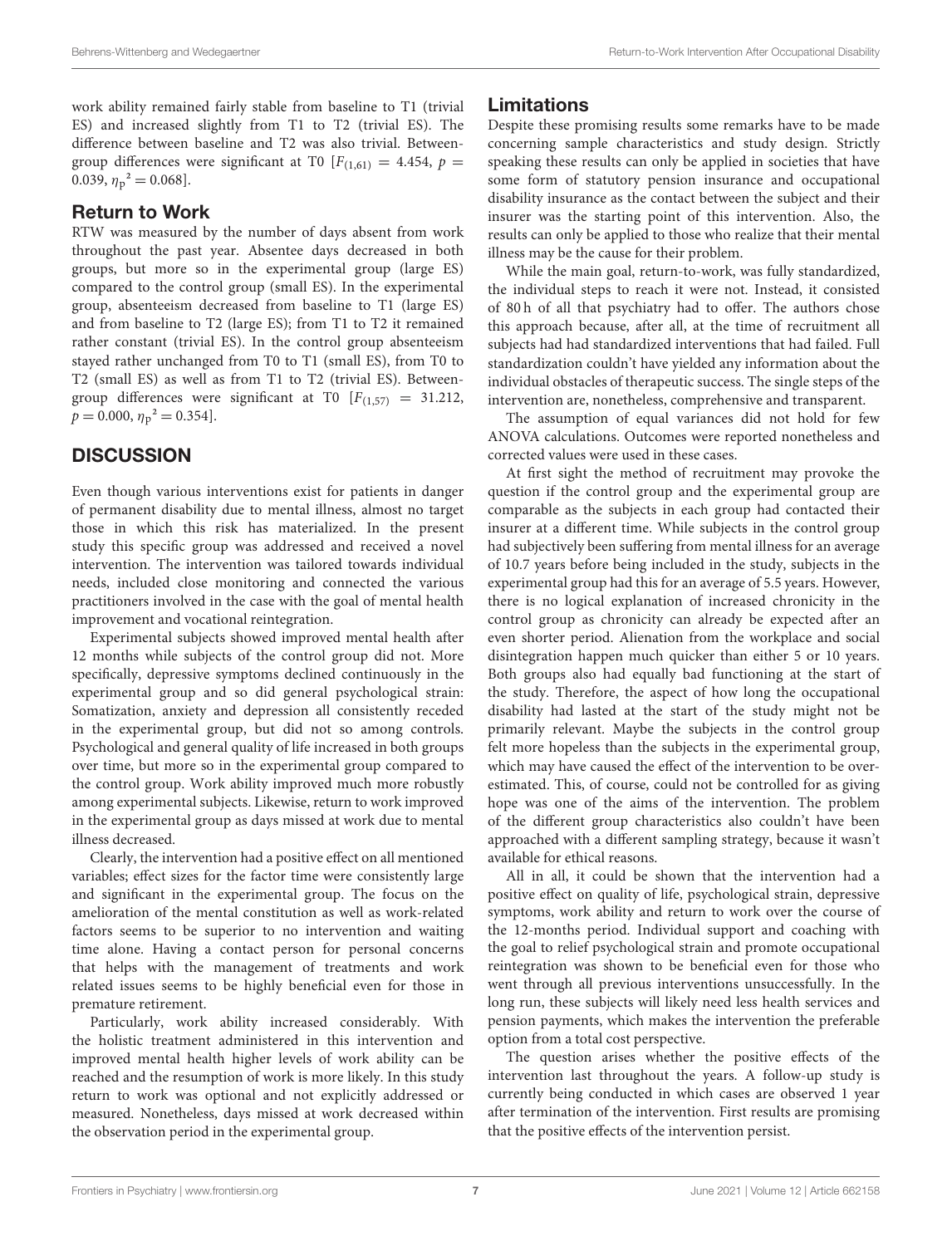Future research should examine additional variables that might influence the effect of post-retirement interventions on mental health improvement and vocational reintegration. For example, monetary variables should be investigated. The precise interaction between monetary incentive of pensioning and reactivation is still unclear. Previous results suggest that financial security during a period of mental illness is indeed helping rehabilitation, while poverty is associated with a worse outcome (2). Moreover, the quality of the interventions that subjects had received before the time of observation was not evaluated. Psychiatric help is not available everywhere and always, but this is a problem for a separate study. Furthermore, a more concise measure of return to work could be provided.

# **CONCLUSION**

The results of the present study show that there is still potential for those who are ejected from the workforce and social context after premature retirement. Individualized and holistic treatment, as administered in this study, can improve psychological well-being and work ability. Eventual stabile occupational reintegration and placement into a problemcompatible value-generating new job reverses the money flow, which is beneficial for the individual and society. But even if full occupational recovery cannot be reached, the mere improvement of persons' living situation is an outcome worth striving for. The authors have the opinion that psychological well-being is fundamental for sustainable recovery, even if it may not cause a return to work.

# DATA AVAILABILITY STATEMENT

The raw data supporting the conclusions of this article will be made available by the authors, without undue reservation.

# **REFERENCES**

- 1. Techniker Krankenkasse. Gesundheitsreport 2020 Arbeitsunfähigkeiten. (2020). Available online at: https://www.tk.de/firmenkunden/service/ gesund-arbeiten/gesundheitsberichterstattung/gesundheitsreportarbeitsunfaehigkeit-2033764 (accessed September 09,2020).
- 2. Behrens-Wittenberg E, Wedegaertner F. Identifying individuals at high risk for permanent disability from depression and anxiety. Front Psychiatry. (2020) 11:740: doi: 10.3389/fpsyt.2020. 00740
- 3. Cornelius LR, van der Klink JJL, Groothoff JW, Brouwer S. Prognostic factors of long term disability due to mental disorders: a systematic review. J Occup Rehab. (2011) 21:259–74. doi: 10.1007/s10926-010- 9261-5
- 4. Wedegaertner F, Arnhold-Kerri S, Sittaro, N.-A., Bleich S, Geyer S, et al. Depression-and anxiety-related sick leave and the risk of permanent disability and mortality in the working population in Germany: a cohort study. BMC Public Health. (2013) 13:145. doi: 10.1186/1471-2458- 13-145
- 5. Wedegartner F, Arnhold-Kerri S, Sittaro NA, Lohse R, Dietrich DE, Bleich S, et al. Permanent disability and death among German workers with depression. Psychiatr Prax. (2011) 38:135–1. doi: 10.1055/s-0030-1265956
- 6. DAK-Gesundheit. Gesundheitsreport 2017. Analyse der Arbeitsunfähigkeitsdaten. (2017). from Beiträge zur Gesundheitsökonomie

# ETHICS STATEMENT

The studies involving human participants were reviewed and approved by Ethics Committee of the Hannover Medical School. The patients/participants provided their written informed consent to participate in this study.

# AUTHOR CONTRIBUTIONS

EB-W collected and analyzed the data and wrote the manuscript. FW designed the study, interpreted the data, and wrote the manuscript. Both authors have approved the final version of the manuscript.

# FUNDING

Data acquisition was funded and supported by Debeka Versicherungsverein a. G.

# ACKNOWLEDGMENTS

We wish to thank Siegfried Geyer for fruitful discussions of methodology. We thank Toralf Darr and Julia Lindner for cooperation in the design and implementation of the intervention administered in this study. We also thank the Institute for Biometrics of the Hannover Medical School for their support during data analysis. This work would not have been possible without the support of Debeka Life Insurance, namely Ullrich Gottwald, Frank Wiesen, Michael Specht, Heiko Krenzer, Stephanie Gilles, Astrid Joel, and Verena Gerharz, who have our deep gratitude. Special thanks go to Nicola A. Sittaro, our long-term spiritus rector.

und Versorgungsforschung. Available online at: https://www.dak.de/dak/ download/gesundheitsreport-2017-1885298.pdf (accessed November 13, 2018).

- 7. Gühne U, Riedel-Heller SG. Die Arbeitssituation von Menschen mit schweren psychischen Erkrankungen in Deutschland. (2015). from DGPPN–Deutsche Gesellschaft für Psychiatrie und Psychotherapie, Psychosomatik und Nervenheilkunde Available online at: https://www.dgppn.de/\_Resources/ Persistent/6f086cca1fce87b992b2514621343930b0c398c5/Expertise\_ Arbeitssituation\_2015-09-14\_fin.pdf (accessed November 13, 2018).
- 8. Maslach C, Leiter MP. Understanding the burnout experience: recent research and its implications for psychiatry. World Psychiatry. (2016) 15:103– 11. doi: 10.1002/wps.20311
- 9. Lagerveld SE, Blonk RW, Brenninkmeijer V, Wijngaards-de Meij L, Schaufeli WB. Work-focused treatment of common mental disorders and return to work: a comparative outcome study. J Occup Health Psychol. (2012) 17:220– 34. doi: 10.1037/a0027049
- 10. Riedel-Heller SG, Stengler K, Seidler A. Psychische gesundheit und arbeit. Psychiatr Praxis. (2012) 39:103–5. doi: 10.1055/s-0032-13 04894
- 11. Moore THM, Kapur N, Hawton K, Richards A, Metcalfe C, Gunnell D. Interventions to reduce the impact of unemployment and economic hardship on mental health in the general population: a systematic review. Psychol Med. (2017) 47:1062–84. doi: 10.1017/S00332917160 02944